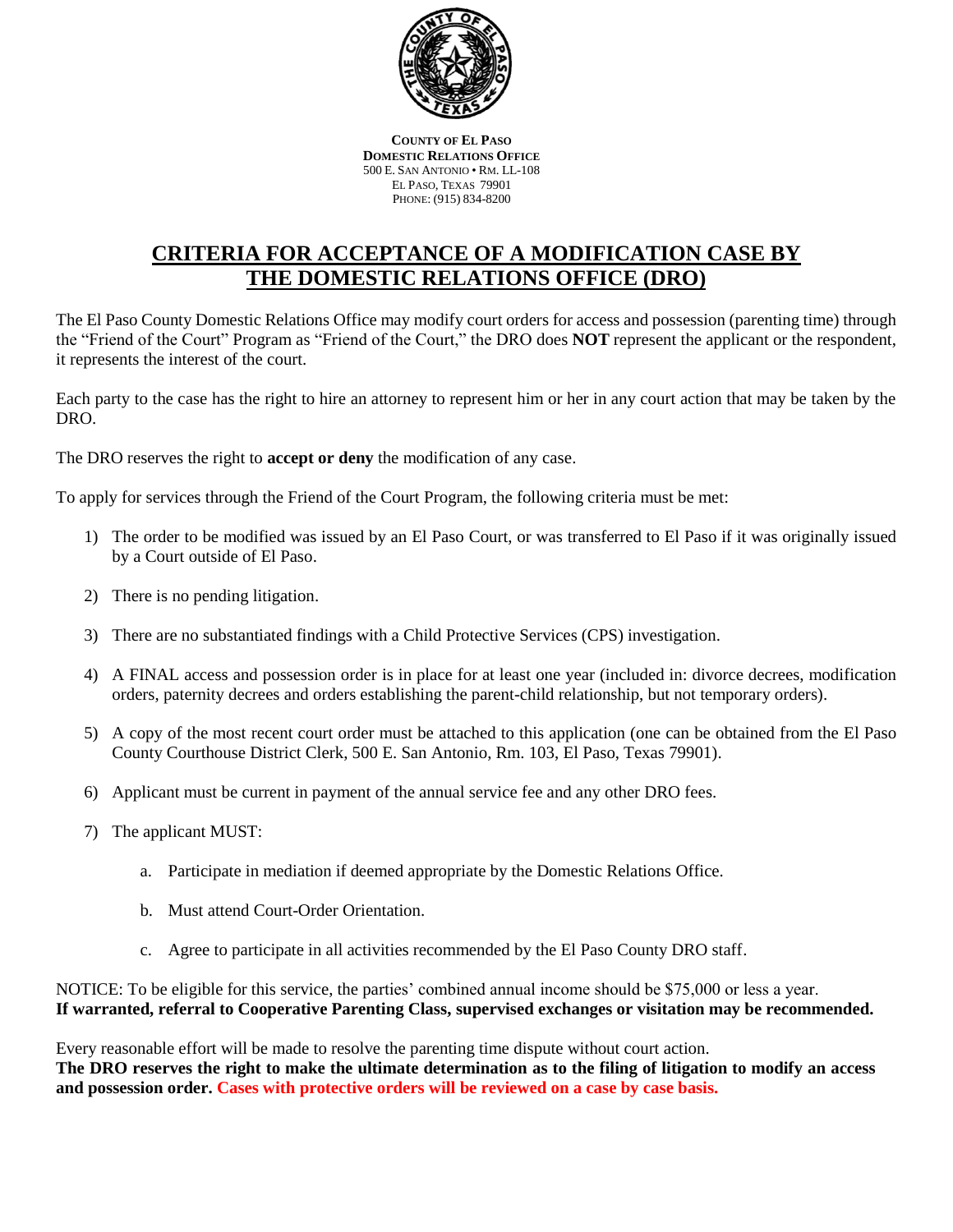### **APPLICATION TO MODIFY ACCESS & POSSESSION RIGHTS**

| <b>Information About Applicant – (please print):</b>                                                                                                                                                                           |                                                                                                                                                                                                                                   |  |  |
|--------------------------------------------------------------------------------------------------------------------------------------------------------------------------------------------------------------------------------|-----------------------------------------------------------------------------------------------------------------------------------------------------------------------------------------------------------------------------------|--|--|
|                                                                                                                                                                                                                                |                                                                                                                                                                                                                                   |  |  |
|                                                                                                                                                                                                                                |                                                                                                                                                                                                                                   |  |  |
|                                                                                                                                                                                                                                |                                                                                                                                                                                                                                   |  |  |
| Home Phone: $(\_\_)$                                                                                                                                                                                                           |                                                                                                                                                                                                                                   |  |  |
| Employer:                                                                                                                                                                                                                      |                                                                                                                                                                                                                                   |  |  |
|                                                                                                                                                                                                                                |                                                                                                                                                                                                                                   |  |  |
| How were you referred to this office?<br>$\Box$ Self $\Box$ Court $\Box$ IVD/AG Office $\Box$ Other<br>Are you currently married? __________ Yes __________ No<br>If yes, how many children from the current marriage? ______  | Marital status of the parents at the time service is provided:<br>$\Box$ Not married to the other parent<br>$\Box$ Married to the other parent<br>$\Box$ Separated from the other parent<br>$\Box$ Divorced from the other parent |  |  |
| <b>Ethnicity:</b><br>$\Box$ Asian<br>$\Box$ Black or African American<br>□ Hispanic or Latino<br>$\Box$ Native Hawaiian or Other Pacific Islander<br>$\Box$ White<br>$\Box$ Two or more                                        | Income:<br>$\Box$ Less than \$15,000<br>$\Box$ \$16,000 to \$30,000<br>$\Box$ \$31,000 to \$45,000<br>$\Box$ \$46,000 to \$60,000<br>$\Box$ \$61,000 to \$75,000<br>$\Box$ \$76,000 & above                                       |  |  |
| <b>Military Status (for either party):</b><br>$\Box$ Active duty<br>$\Box$ Veteran                                                                                                                                             |                                                                                                                                                                                                                                   |  |  |
|                                                                                                                                                                                                                                |                                                                                                                                                                                                                                   |  |  |
| Address: Analysis and the contract of the contract of the contract of the contract of the contract of the contract of the contract of the contract of the contract of the contract of the contract of the contract of the cont | Driver's License No.: State:                                                                                                                                                                                                      |  |  |
| City: __________________________State: ________________Zip Code: ________________                                                                                                                                              |                                                                                                                                                                                                                                   |  |  |
| $Home$ Phone: $($                                                                                                                                                                                                              |                                                                                                                                                                                                                                   |  |  |
|                                                                                                                                                                                                                                |                                                                                                                                                                                                                                   |  |  |
|                                                                                                                                                                                                                                | City: __________________________State: ________________Zip Code: _______________                                                                                                                                                  |  |  |
|                                                                                                                                                                                                                                |                                                                                                                                                                                                                                   |  |  |
|                                                                                                                                                                                                                                |                                                                                                                                                                                                                                   |  |  |
|                                                                                                                                                                                                                                |                                                                                                                                                                                                                                   |  |  |

#### **A. Criminal history of both parties:** *(note: disclosure of this information will not result in the denial of an application for services, but is necessary to evaluate the level of services needed)*:

| 1. | Has there ever been domestic violence with the other parent? Yes No   |
|----|-----------------------------------------------------------------------|
| 2. | Protective order against applicant? Expiration date:                  |
| 3. | Protective order against non-applicant? Expiration date:              |
| 4. | Family violence/assault arrest? Applicant Non-applicant               |
| 5. | DWI? ________ Applicant _________ Non-applicant                       |
| 6. | Arrests for drug offenses? ________ Applicant _________ Non-applicant |
|    | Are you currently on probation for criminal offenses? No No           |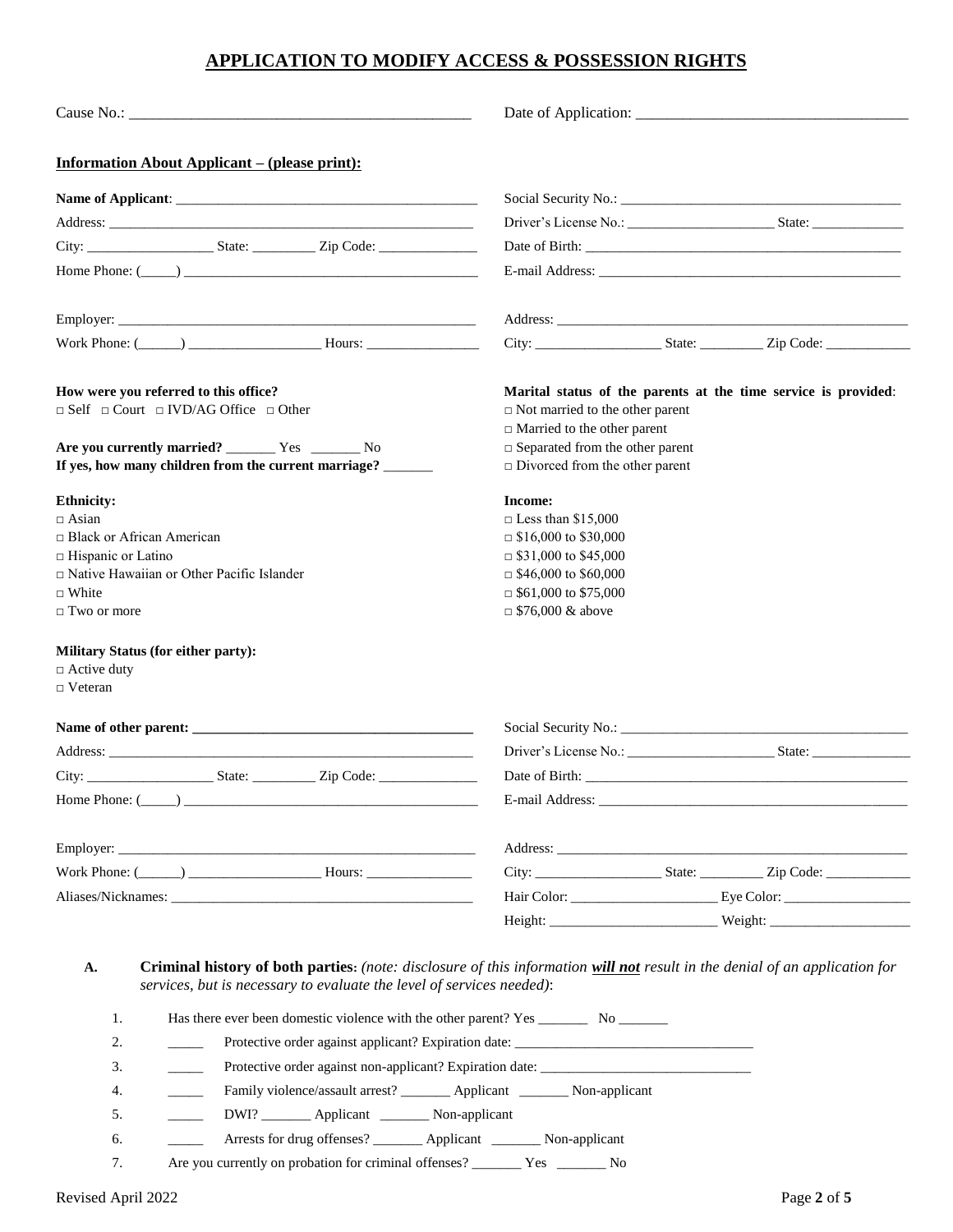|    | 8.        | Are you currently on probation for failure to pay child support?<br>(This will not affect the review of your application but must be disclosed) ________ Yes ________ No |                                         |  |
|----|-----------|--------------------------------------------------------------------------------------------------------------------------------------------------------------------------|-----------------------------------------|--|
|    |           |                                                                                                                                                                          |                                         |  |
|    |           |                                                                                                                                                                          |                                         |  |
|    |           |                                                                                                                                                                          |                                         |  |
|    |           |                                                                                                                                                                          |                                         |  |
|    |           |                                                                                                                                                                          |                                         |  |
|    |           |                                                                                                                                                                          |                                         |  |
|    |           |                                                                                                                                                                          |                                         |  |
|    |           |                                                                                                                                                                          |                                         |  |
|    | <b>B.</b> | Information on the other party:                                                                                                                                          |                                         |  |
|    |           |                                                                                                                                                                          |                                         |  |
|    |           |                                                                                                                                                                          |                                         |  |
|    |           |                                                                                                                                                                          |                                         |  |
|    |           |                                                                                                                                                                          |                                         |  |
| 1. |           |                                                                                                                                                                          | <b>Information about the Child(ren)</b> |  |
|    |           | Sex: _________________________Graduation date: _________________________________                                                                                         |                                         |  |
| 2. |           |                                                                                                                                                                          |                                         |  |
|    |           |                                                                                                                                                                          |                                         |  |
|    |           | Sex: ________________________Graduation date: __________________________________                                                                                         |                                         |  |
| 3. |           |                                                                                                                                                                          |                                         |  |
|    |           |                                                                                                                                                                          |                                         |  |
|    |           | Sex: _______________________Graduation date: ___________________________________                                                                                         |                                         |  |
| 4. |           |                                                                                                                                                                          |                                         |  |
|    |           |                                                                                                                                                                          |                                         |  |
|    |           | Sex: ________________________Graduation date: __________________________________                                                                                         |                                         |  |
| 5. |           |                                                                                                                                                                          |                                         |  |
|    |           |                                                                                                                                                                          |                                         |  |
|    |           |                                                                                                                                                                          |                                         |  |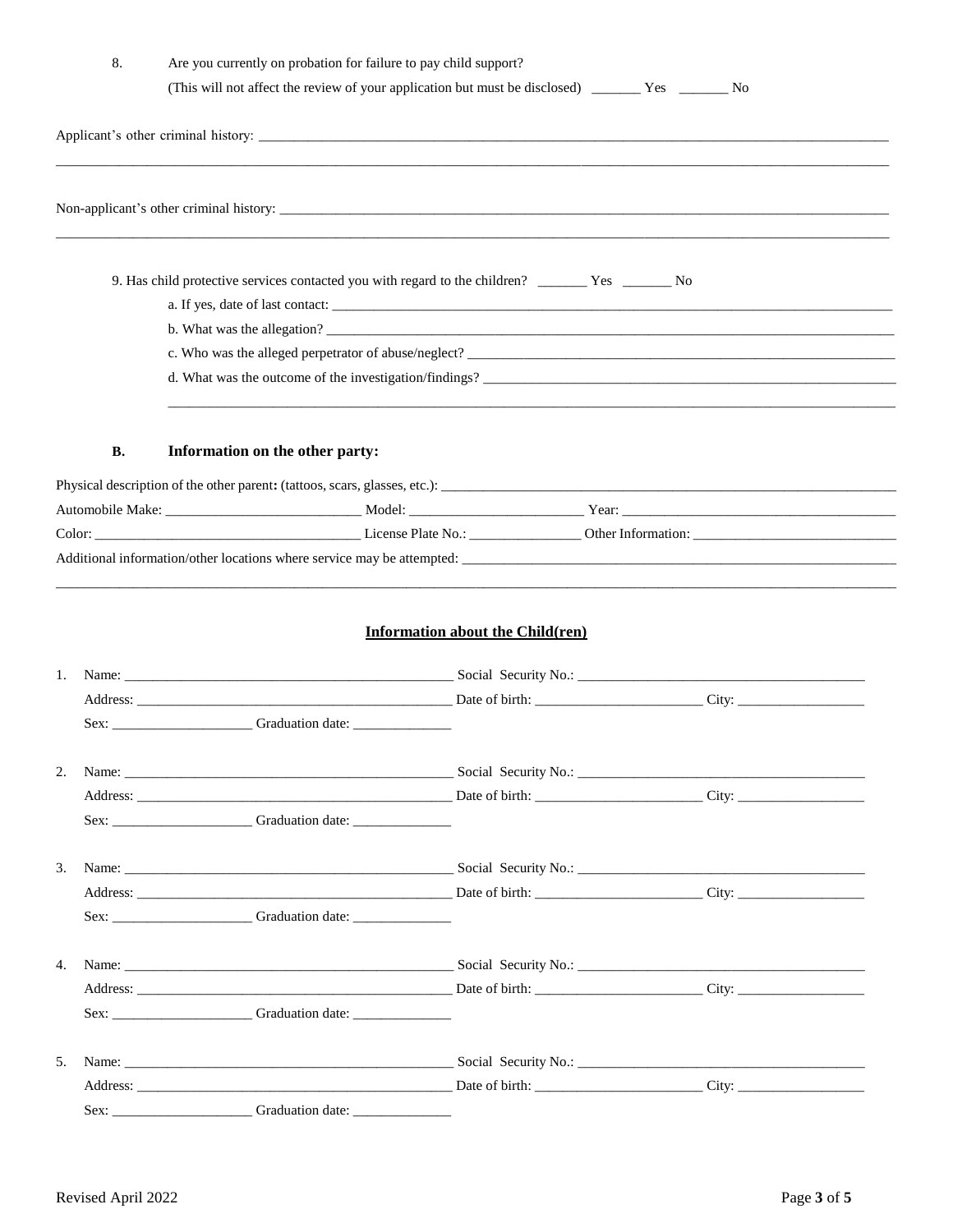## **History of Court Ordered Parenting Time**

| А. |                                                                                                                |  |  |
|----|----------------------------------------------------------------------------------------------------------------|--|--|
|    |                                                                                                                |  |  |
|    |                                                                                                                |  |  |
|    |                                                                                                                |  |  |
|    |                                                                                                                |  |  |
|    |                                                                                                                |  |  |
|    |                                                                                                                |  |  |
|    |                                                                                                                |  |  |
|    |                                                                                                                |  |  |
|    |                                                                                                                |  |  |
|    |                                                                                                                |  |  |
|    |                                                                                                                |  |  |
|    | B. Last date there was parenting time by you?                                                                  |  |  |
|    |                                                                                                                |  |  |
|    |                                                                                                                |  |  |
| C. | How much time did you spend with your child(ren)?                                                              |  |  |
|    |                                                                                                                |  |  |
|    | D. Did you leave or return your child(ren) prior to the scheduled time? __________ Yes __________ No           |  |  |
|    |                                                                                                                |  |  |
|    |                                                                                                                |  |  |
|    |                                                                                                                |  |  |
|    |                                                                                                                |  |  |
|    |                                                                                                                |  |  |
| D. | Prior to your last parenting time, did you consistently follow the parenting time schedule in the court order? |  |  |
|    | Ves No Sometimes                                                                                               |  |  |
|    |                                                                                                                |  |  |
|    |                                                                                                                |  |  |
|    |                                                                                                                |  |  |
|    |                                                                                                                |  |  |
|    |                                                                                                                |  |  |
|    |                                                                                                                |  |  |
|    |                                                                                                                |  |  |
|    |                                                                                                                |  |  |
| Е. |                                                                                                                |  |  |
|    |                                                                                                                |  |  |
|    |                                                                                                                |  |  |
|    |                                                                                                                |  |  |